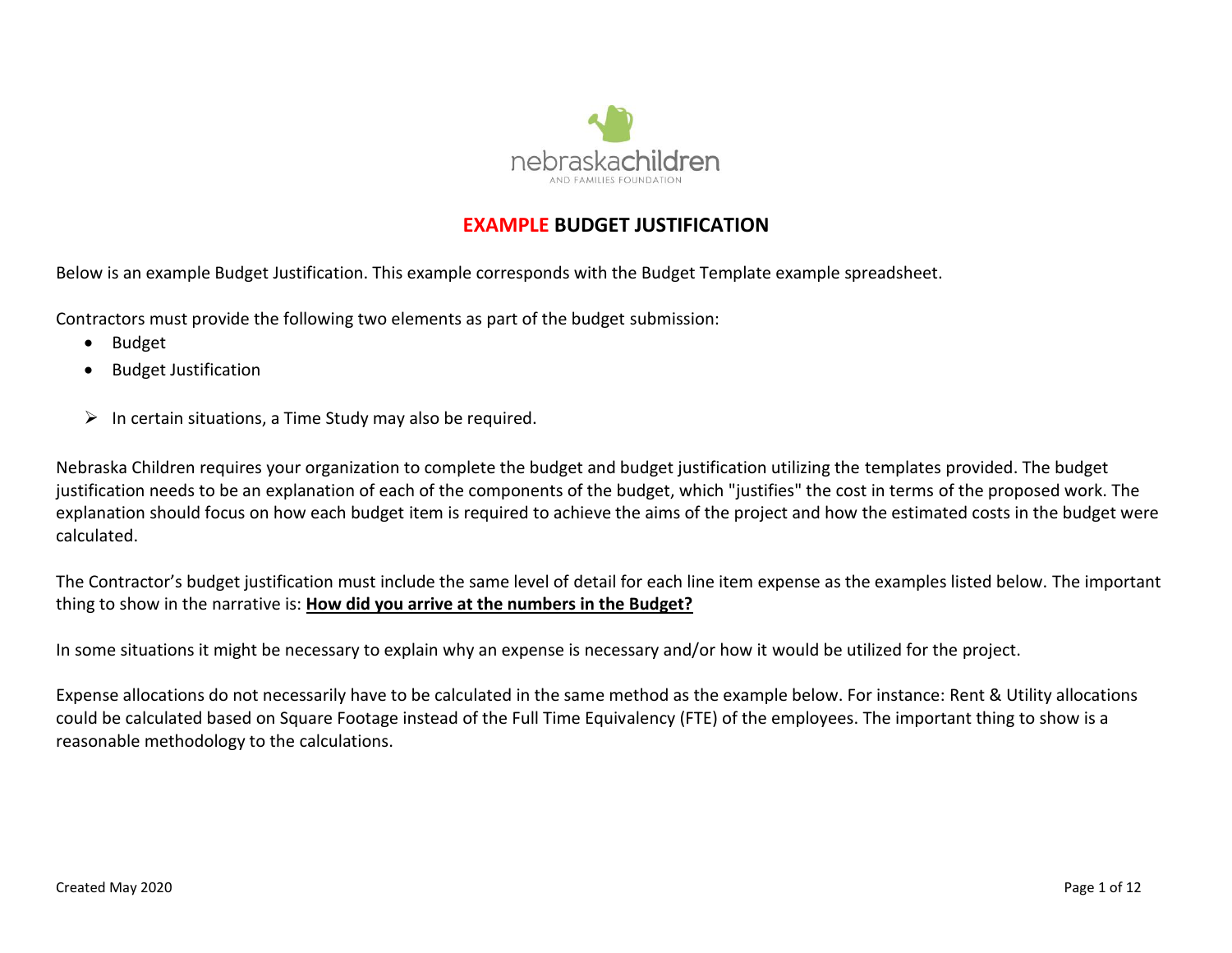# **DIRECT PERSONNEL**

## **Wages**

**Instructions:** List each position by title. Show the annual salary rate and the percentage of time to be devoted to the contract. Compensation paid for employees engaged in project/contract activities must be consistent with that paid for similar work within Contractor's organization. List only the employees of the applicant organization; all other sub-contracted positions should be listed in the "Contract/Consulting" category.

| <b>Position</b>           | <b>Name</b>        | <b>Annual Salary / Rate</b> | <b>Level of Effort</b> | <b>Total NCFF Funds</b> | <b>Total Match Funds</b> |
|---------------------------|--------------------|-----------------------------|------------------------|-------------------------|--------------------------|
| <b>Executive Director</b> | Jane Doe           | \$60,000/yr x.25%           | .25 FTE                | \$15,000                |                          |
| Accountant                | Jack Doe           | \$48,000/yr x 20%           | .20 FTE                | \$9,600                 |                          |
| Project Manager           | Susie Summer       | \$48,000/yr x 100%          | $1.0$ FTE              | \$48,000                |                          |
| Specialist 1              | Tim Tebo           | \$40,000/yr x 100%          | <b>1.0 FTE</b>         | \$40,000                |                          |
| Specialist 2              | Elvis Presley      | \$40,000/yr x 100%          | <b>1.0 FTE</b>         | \$40,000                |                          |
| Specialist 3              | Sandy Barber       | \$40,000/yr x 100%          | <b>1.0 FTE</b>         | \$40,000                |                          |
| <b>Staff Assistant</b>    | <b>Tina Turner</b> | \$15/hr x 208 hrs           | 208 hrs                | \$3,120                 |                          |
|                           |                    |                             |                        |                         |                          |
|                           |                    |                             |                        |                         |                          |
|                           |                    |                             |                        |                         |                          |
|                           |                    |                             | <b>TOTAL</b>           | \$195,720.00            |                          |

# **Justification:**

The Executive Director (25%) and Accountant (20%) will each have a percentage of their time devoted to the project. A time study (attached) was used to determine the FTE allocation of each. These positions support the project by performing xxx duties.

The Project Manager and 3 Specialist positions are solely devoted to the project. 100% of their salaries are budgeted to this project. These positions support the project by performing xxx duties.

The Staff Assistant is an hourly employee assisting with multiple projects throughout the year. An estimated 10% FTE (208 hours) will be billed to this contract. Time sheets showing actual hours worked on this project will be submitted each month with the billing invoice. The Staff Assistant supports the project by performing xxx duties.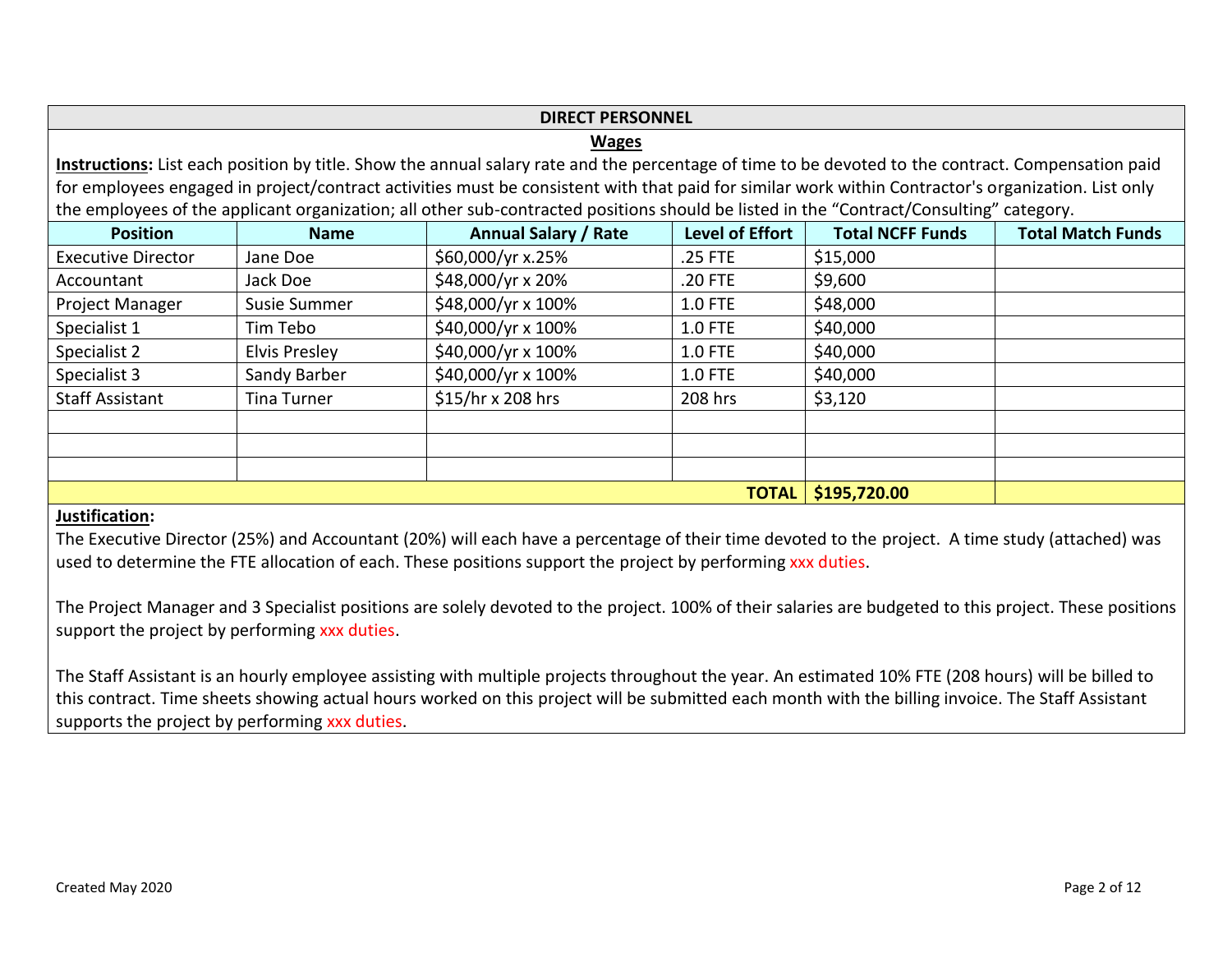# **DIRECT PERSONNEL**

# **Benefits and Payroll Taxes**

**Instructions:** Payroll Taxes include costs of benefit(s) for the project staff. Identify the types of fringe benefits to be covered and the costs of benefit(s) for each staff position. Allowable fringe benefits typically include FICA, Worker's Compensation, Retirement, SUTA, Health and Life Insurance, IRA, and 401K. The Contractor may provide a calculation for total benefits as a percentage of the salaries to which they apply or list each benefit as a separate item. If a fringe benefit amount is over 30%, please list covered items separately and justify the high cost. Holidays, leave, and other similar vacation benefits are not included in the fringe benefit rates, but are absorbed into the personnel expenses (salary) budget line item. For example, fringe benefit rate = 28%: Direct Salaries of \$42,000 x .28 = \$11,760 in Fringe Benefits.

| Component        | <b>Wage</b>                           | Rate  | <b>Total NCFF Funds</b>    | <b>Total Match Funds</b> |
|------------------|---------------------------------------|-------|----------------------------|--------------------------|
| <b>FICA</b>      | \$195,720.00                          | 7.65% | \$14,972.58                |                          |
| Retirement       | \$195,720.00                          | 3%    | \$5,871.60                 |                          |
| Unemployment     | $$56.25 + 45.00 + 900.00 + 22.50$     |       | \$1,023.75                 |                          |
| Health Insurance | $$2,100 + $1,092 + $16,800 + $10,920$ |       | \$30,912.00                |                          |
| Dental Insurance | $$75.00 + $36.00 + $600.00 + $360.00$ |       | \$1,071.00                 |                          |
|                  |                                       |       |                            |                          |
|                  |                                       |       | <b>TOTAL   \$53,850.93</b> |                          |

## **Justification:**

The fringe benefits are based on the costs of the salaries and only on hours directly devoted to this project during the year.

Company Name contributes 3% of the employee's wages towards their retirement.

Company Name's State Unemployment rate is set at 2.5% of the first \$9,000 of each employee's wages for 2020. Executive Director (\$9,000 x 2.5% x .25FTE) = \$56.25. Accountant (\$9,000 x 2.5% x .20FTE) = \$45. Project Manager & 3 Specialists (\$9,000 x 2.5% x 4.0FTE) = \$900. Staff Assistant (\$9,000 x  $2.5\% \times .1$ FTE) = \$22.50.

Company Name pays 70% of health insurance premiums for its employees. The amount will vary by each employee depending on the plan they selected. Executive Director (\$1,000 per month x 70% x .25FTE x 12 months) = \$2,100. Accountant (\$650 per month x 70% x .2FTE x 12 months) = \$1,092. Project Manager & 1 Specialist (\$1,000 per month x 70% x 2.0 FTE x 12 months) = \$16,800. 2 Specialists (\$650 per month x 70% x 2.0 FTE x 12 months) = \$10,920. The Staff Assistant has elected to not receive medical benefits through Company Name.

Company Name pays 50% of dental insurance premiums for its employees. The amount will vary by each employee depending on the plan they selected. Executive Director (\$50 per month x 50% x .25FTE x 12 months) = \$75. Accountant (\$30 per month x 50% x .2FTE x 12 months) = \$36. Project Manager & 1 Specialist (\$50 per month x 50% x 2.0 FTE x 12 months) = \$600. 2 Specialists (\$30 per month x 50% x 2.0 FTE x 12 months) = \$360. The Staff Assistant has elected to not receive dental benefits through Company Name.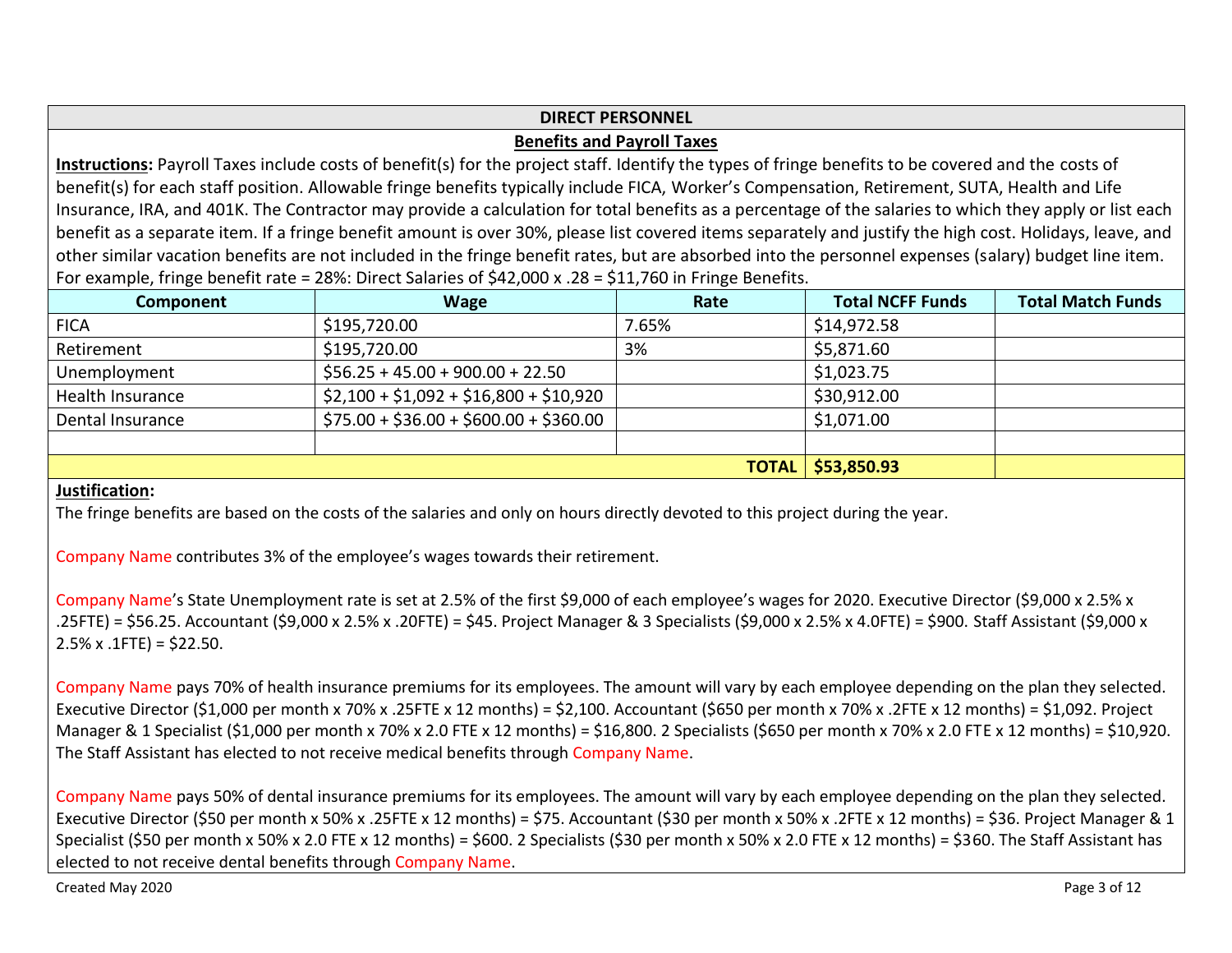## **DIRECT EXPENSES Office Operation Expenses**

**Instructions:** List items (e.g., phone, Internet, rent, insurance, software licensing, equipment leases) by major type and show how the costs were calculated. For example, for rent, provide the square footage and the cost per square foot or a monthly rental cost and how many months of rent are proposed. Expenses that are covered by an administrative rate cannot also be covered in this category.

| Item             | Rate                     | <b>Total NCFF Funds</b>      | <b>Total Match Funds</b> |
|------------------|--------------------------|------------------------------|--------------------------|
| Rent             | $$24,000 + $12,864$      | \$36,864.00                  |                          |
| <b>Utilities</b> | $$14,810.40 + $7,544.74$ | \$22,355.14                  |                          |
|                  |                          |                              |                          |
|                  |                          |                              |                          |
|                  |                          |                              |                          |
|                  |                          |                              |                          |
|                  |                          |                              |                          |
|                  |                          |                              |                          |
|                  |                          |                              |                          |
|                  |                          |                              |                          |
|                  |                          | <b>TOTAL</b> $ $ \$59,219.14 |                          |

# **Justification:**

Company Name currently has two facilities. Site A is used for xxx purpose and is 100% allocated to the project. Site B is the general office used by all employees. Rent and utilities are allocated based on the FTE of all of its employees. There are a total of 17 FTE employees at Company Name. 4.55 FTE (26.8%) is devoted to this project.

Site A rent is \$2,000 per month (\$2,000 x 12 months = \$24,000). Site B rent is \$4,000 per month (\$4,000 x 26.8% x 12 months = \$12,864).

Utilities include electricity, water, gas, phone, internet, garbage and recycling service. Site A utilities averaged \$1,210 per month in the last year. That is projected to grow by 2% this year for a total of \$1,234.20 per month (\$1,234.20 per month x 12 months = \$14,810.40). Site B utilities averaged \$2,300 per month. That is projected to grow by 2% this year for a total of \$2,346 per month (\$2,346 x 26.8% x 12 months = \$7,544.74).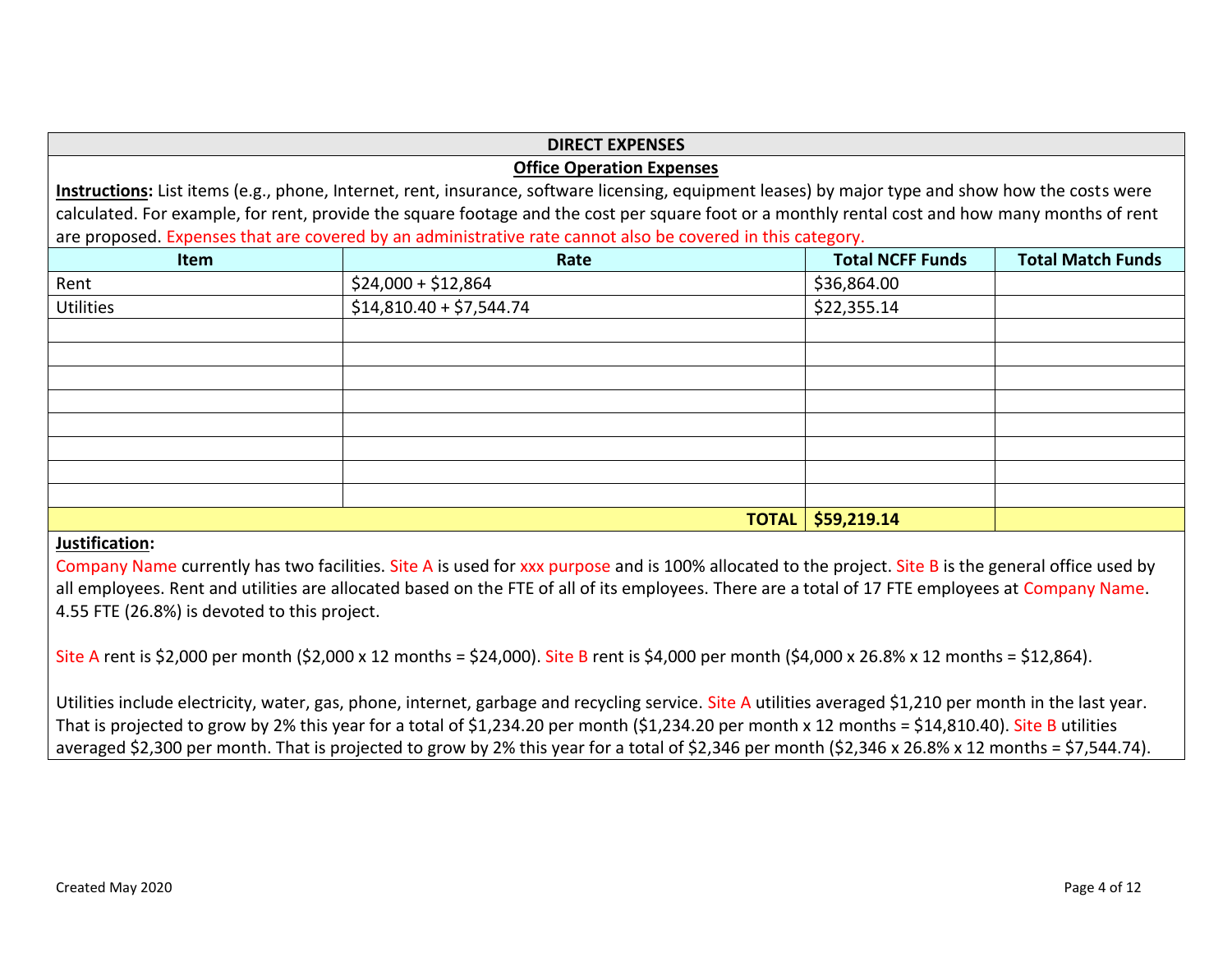# **DIRECT EXPENSES**

#### **Travel**

**Instructions:** Itemize travel expenses for project personnel by purpose (e.g., staff to training, field interviews, advisory group meetings). Show how these costs were calculated (e.g., six people to 3-day training at \$X airfare, \$X lodging, \$X meals). In training projects, list travel and meals for trainees separately. Show the number of trainees and the unit costs involved. Identify the location of travel, if known. Indicate the source of any travel policies you have applied, and if applicant or federal travel regulations apply.

| Item    | Rate                                         | <b>Total NCFF Funds</b> | <b>Total Match Funds</b> |
|---------|----------------------------------------------|-------------------------|--------------------------|
| Mileage | 880 + 382 +1375 = 2,637 miles x \$0.575/mile | \$1,516.28              |                          |
| Lodging | \$124 per room x 2 rooms x 3 nights          | \$744.00                |                          |
| Meals   | \$66 per person x 2 people x 3 days          | \$396.00                |                          |
|         |                                              |                         |                          |
|         |                                              |                         |                          |
|         |                                              |                         |                          |
|         |                                              |                         |                          |
|         |                                              |                         |                          |
|         |                                              |                         |                          |
|         |                                              |                         |                          |
|         | <b>TOTAL</b>                                 | \$2,656.28              |                          |

# **Justification:**

The Executive Director, Project Manager, and three Specialists travel to quarterly xxx training in Omaha. They car pool using 2 vehicles. (55 miles per Google Maps – 110 miles round trip X 2 cars X 4 trainings per year = 880 miles). The Executive Director and Project Manager travel to the xxx conference in Kansas City in August 2020 (191 miles per Google Maps = 382 miles round trip). The Project Manager and three Specialists occasionally travel to serve clients throughout the community. The actual miles will vary based on the clients and services referred. We are budgeting last year's actual miles of 12,50 plus an additional 10% for expected growth in services provided = 1,375 miles. A mileage log will be submitted each month with the billing invoice.

The Executive Director and Project Manager travel to the xxx conference in Kansas City in August 2020. They will spend 3 nights in Kansas City. The US GSA Per Diem Rate for lodging in Kansas City is \$124 (\$124 x 2 rooms x 3 nights = \$744).

The Executive Director and Project Manager travel to the xxx conference in Kansas City in August 2020. They will spend 3 days in Kansas City. The US GSA Per Diem Rate for meals & Incidentals in Kansas City is \$66 (\$66 x 2 people x 3 days = \$396). Itemized meal receipts for actual costs will be submitted each month with the billing invoice.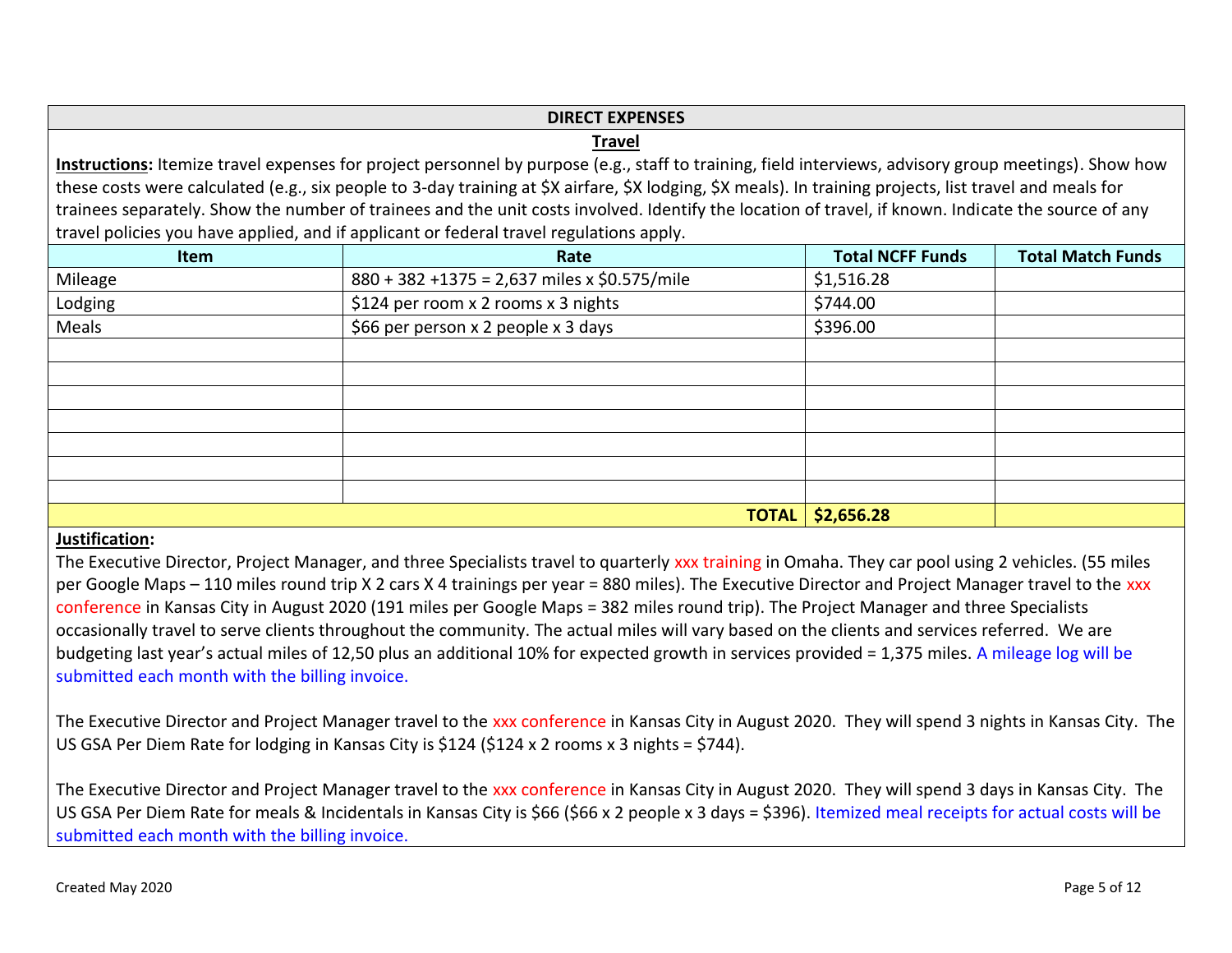#### **DIRECT EXPENSES**

#### **Equipment**

**Instructions:** List nonexpendable items that are to be purchased. Nonexpendable equipment is tangible property having a useful life of more than 2 years and an acquisition cost of \$5,000 or more per unit. (Note: An organization's own capitalization policy may be used for items costing less than \$5,000.) Explain why the equipment is needed for the project to succeed. List expendable items in the "Supplies" category. List rented or leased equipment costs in the "Office Operation Expenses" category.

| Item | Rate         | <b>Total NCFF Funds</b> | <b>Total Match Funds</b> |
|------|--------------|-------------------------|--------------------------|
|      |              |                         |                          |
|      |              |                         |                          |
|      |              |                         |                          |
|      |              |                         |                          |
|      |              |                         |                          |
|      |              |                         |                          |
|      |              |                         |                          |
|      |              |                         |                          |
|      |              |                         |                          |
|      |              |                         |                          |
|      | <b>TOTAL</b> |                         |                          |

**Justification:**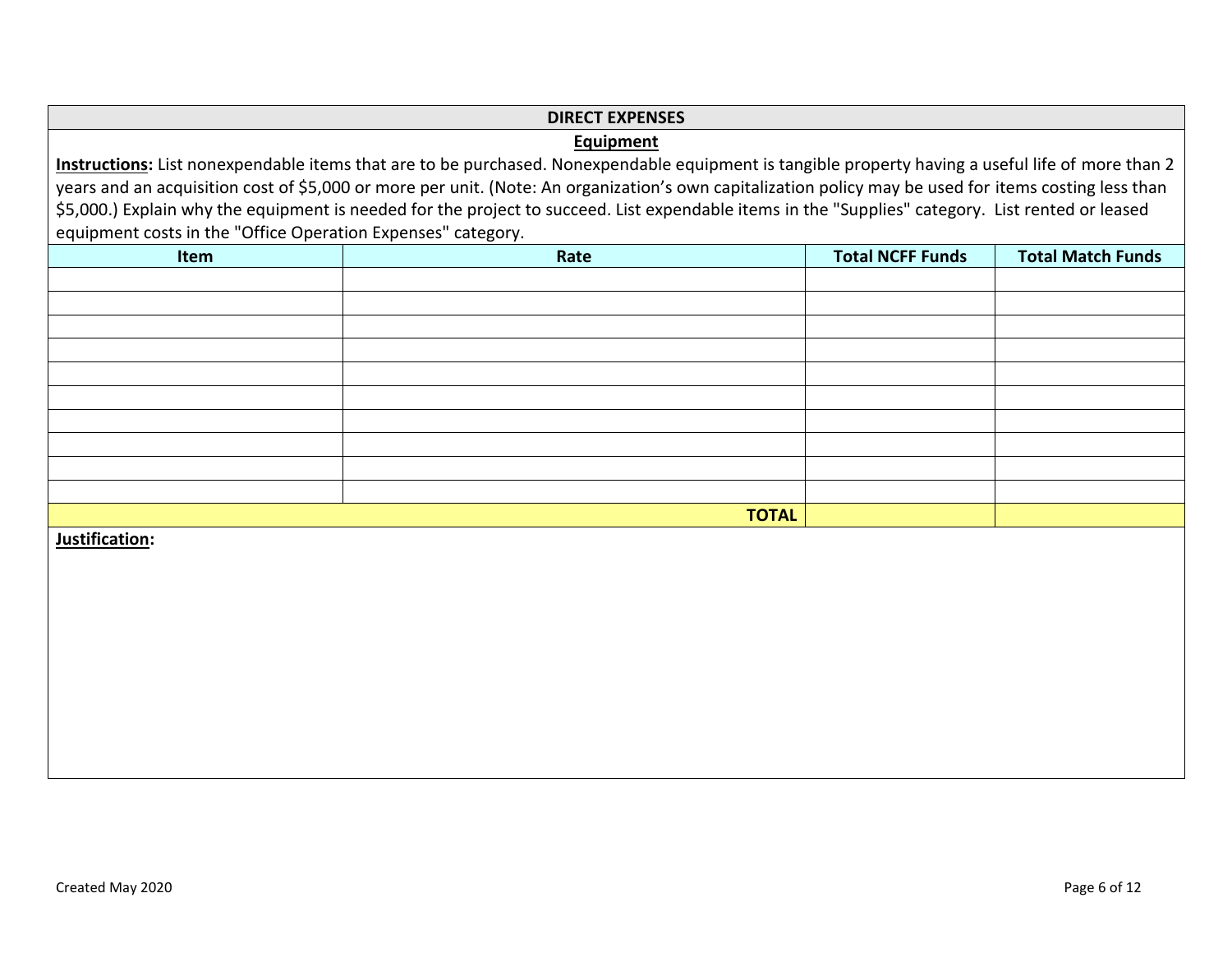|                                                                                                                                                      | <b>DIRECT EXPENSES</b>                                                                                                                            |          |  |  |
|------------------------------------------------------------------------------------------------------------------------------------------------------|---------------------------------------------------------------------------------------------------------------------------------------------------|----------|--|--|
| <b>Supplies</b>                                                                                                                                      |                                                                                                                                                   |          |  |  |
| Instructions: Include the funds for the purchase of consumable supplies and materials that do not fit the definition of "Equipment". List any single |                                                                                                                                                   |          |  |  |
|                                                                                                                                                      | item costing \$1,000 or more. Provide the calculation for cost determinations. Example: Consumable office supplies (e.g. paper, pens) @ \$250 and |          |  |  |
| conference supplies (name badges, table tents) @ \$320 for a total of \$570.                                                                         |                                                                                                                                                   |          |  |  |
| <b>Item</b>                                                                                                                                          | <b>Total NCFF Funds</b><br><b>Total Match Funds</b><br>Rate                                                                                       |          |  |  |
| Office Supplies                                                                                                                                      | $$1,827 \times 26.8\%$                                                                                                                            | \$489.64 |  |  |
| Postage                                                                                                                                              | $$231 \times 26.8\%$                                                                                                                              | \$61.91  |  |  |
| Printing                                                                                                                                             | $(5236.25 \times 26.8\%) + 5495$                                                                                                                  | \$558.32 |  |  |
|                                                                                                                                                      |                                                                                                                                                   |          |  |  |
|                                                                                                                                                      |                                                                                                                                                   |          |  |  |
|                                                                                                                                                      |                                                                                                                                                   |          |  |  |
|                                                                                                                                                      |                                                                                                                                                   |          |  |  |
|                                                                                                                                                      |                                                                                                                                                   |          |  |  |
|                                                                                                                                                      |                                                                                                                                                   |          |  |  |
|                                                                                                                                                      |                                                                                                                                                   |          |  |  |
| <b>TOTAL \$1,109.87</b>                                                                                                                              |                                                                                                                                                   |          |  |  |

# **Justification:**

Company Name supplies are allocated based on the FTE of all of its employees. There are a total of 17 FTE employees at Company Name. 4.55 FTE (26.8%) is devoted to this project.

Miscellaneous office supplies totaled \$1,740 in the last year. That is projected to grow by 5% this year for a total of \$1,827 (\$1,827 x 26.8% = \$489.64).

Postage for the office totaled \$220.00 in the last year. That is projected to grow by 5% this year for a total of \$231 (\$231 x 26.8% = \$61.91).

Company Name prints (xxx program) training materials for its clients. 100% of these training materials are allocated to this project. Last year those training materials totaled \$450. That is projected to grow by 10% this year for a total of \$495. The remainder of Company Name's printing costs are allocated based on the FTE of all its employees. Last year the remainder of the printing costs totaled \$225. That is projected to grow by 5% this year for a total of \$236.25 (\$236.25 x 26.8% = \$63.32).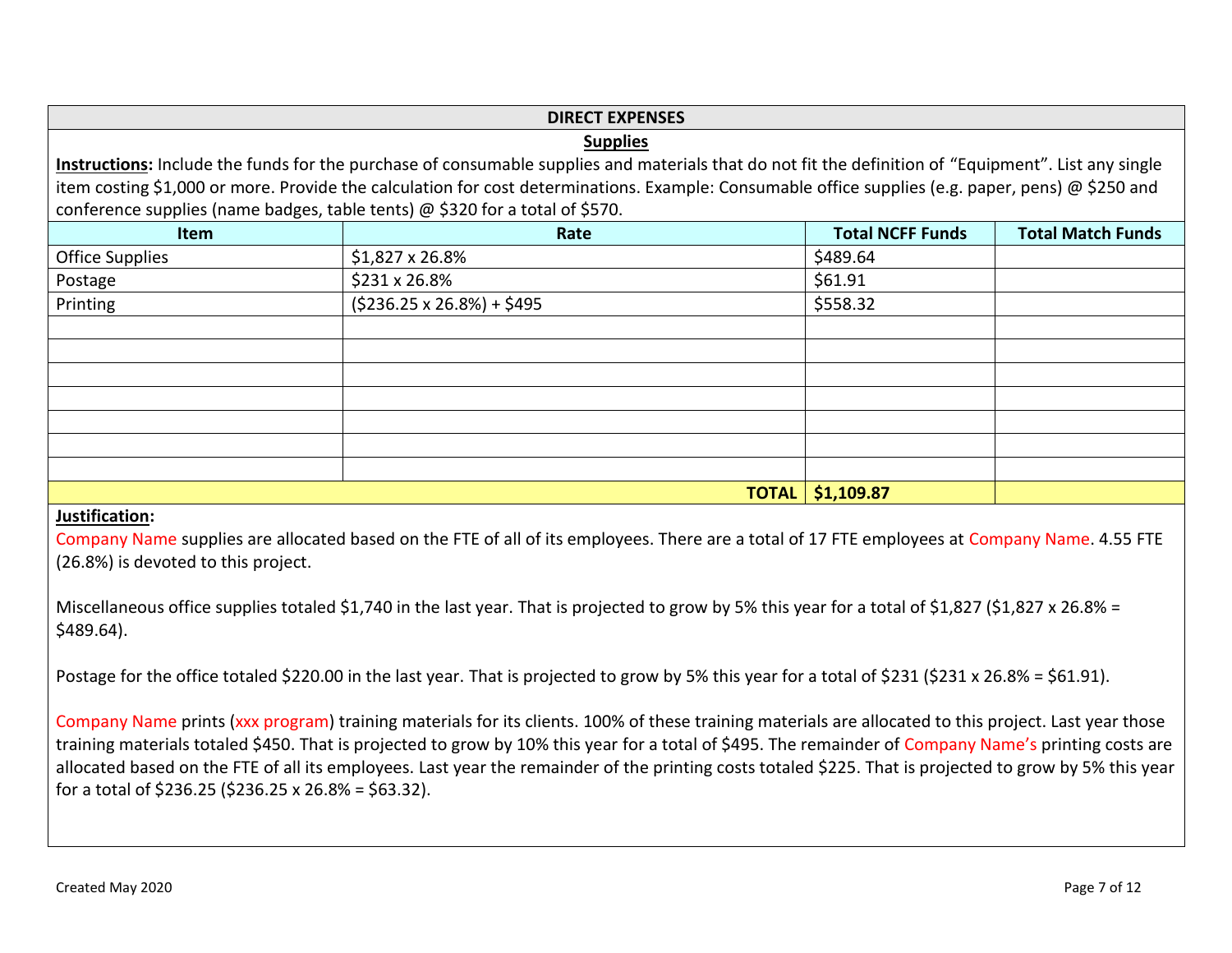|                | <b>DIRECT EXPENSES</b>                                                                                                                            |  |  |  |  |
|----------------|---------------------------------------------------------------------------------------------------------------------------------------------------|--|--|--|--|
|                | <b>Training and Outreach</b>                                                                                                                      |  |  |  |  |
|                | Instructions: List activity (e.g., training, professional development, parent education/engagement). List items (e.g., registration fees, website |  |  |  |  |
|                | development, marketing expenses, training materials, meeting expenses) by major type and show how you calculated the costs.                       |  |  |  |  |
| Item           | <b>Total NCFF Funds</b><br><b>Total Match Funds</b><br>Rate                                                                                       |  |  |  |  |
|                |                                                                                                                                                   |  |  |  |  |
|                |                                                                                                                                                   |  |  |  |  |
|                |                                                                                                                                                   |  |  |  |  |
|                |                                                                                                                                                   |  |  |  |  |
|                |                                                                                                                                                   |  |  |  |  |
|                |                                                                                                                                                   |  |  |  |  |
|                |                                                                                                                                                   |  |  |  |  |
|                |                                                                                                                                                   |  |  |  |  |
|                |                                                                                                                                                   |  |  |  |  |
|                |                                                                                                                                                   |  |  |  |  |
|                | <b>TOTAL</b>                                                                                                                                      |  |  |  |  |
| Justification: | Refer to the justification narrative listed in the "Supplies" category as an example on how to complete this section.                             |  |  |  |  |
|                |                                                                                                                                                   |  |  |  |  |
|                |                                                                                                                                                   |  |  |  |  |
|                |                                                                                                                                                   |  |  |  |  |
|                |                                                                                                                                                   |  |  |  |  |
|                |                                                                                                                                                   |  |  |  |  |
|                |                                                                                                                                                   |  |  |  |  |
|                |                                                                                                                                                   |  |  |  |  |
|                |                                                                                                                                                   |  |  |  |  |
|                |                                                                                                                                                   |  |  |  |  |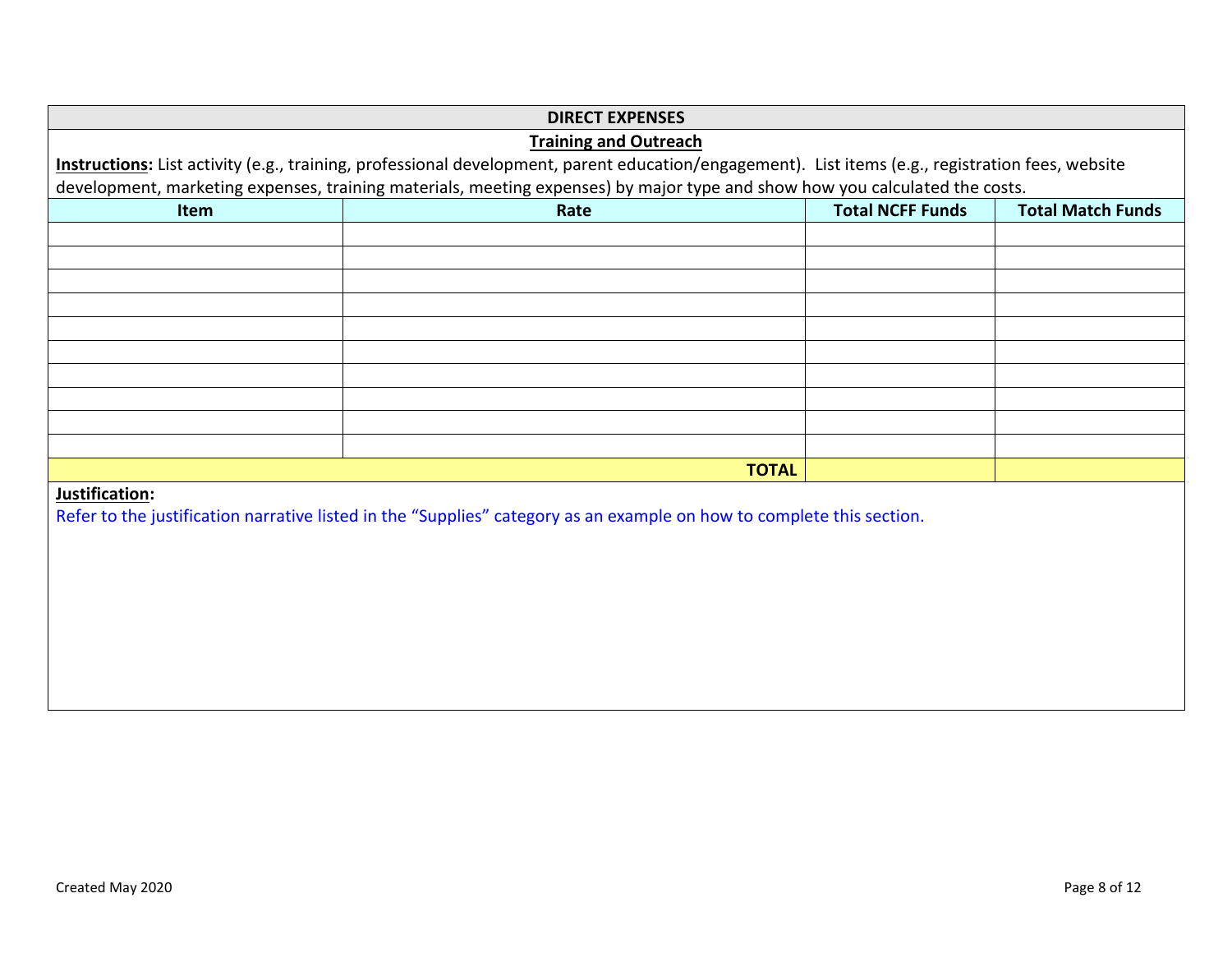# **DIRECT EXPENSES Contract/Consulting Instructions:** Refer to the contract regarding agreed upon process for subcontracting. o Contracts: Describe the product or service to be procured by contract and provide an estimate of the cost. o Consultant Fees: For each consultant, enter the name, if known, service to be provided, hourly or daily fee (8-hour day), and estimated time on the project. o Consultant Expenses: List all expenses to be paid from the contract to the individual consultant(s) in addition to their fees (e.g., travel, meals, lodging). **Company/Individual Name Rate Total NCFF Funds Total Match Funds** ABC 123 \$2,500/month x 12 months \$30,000.00 123 XYZ  $\frac{123 \times 75}{123 \times 120}$  \$75/hr x 20 hrs/month x 12 months  $\frac{123 \times 75}{123}$ **TOTAL \$48,000.00**

# **Justification:**

Company Name contracts with xyz company to perform xyz task. 100% of these services are in support of this project. The monthly contract amount is \$2,500. A copy of the executed agreement between Company Name and xyz company will be submitted with the billing invoice.

Company Name contracts with xyz company to perform xyz task. Their fee is \$75.00 per hour and it's estimated they'll work 20 hours a month on this project for 12 months (\$75/hr x 20 hrs/month x 12 months = \$18,000). A copy of the executed agreement between Company Name and xyz company will be submitted with the billing invoice.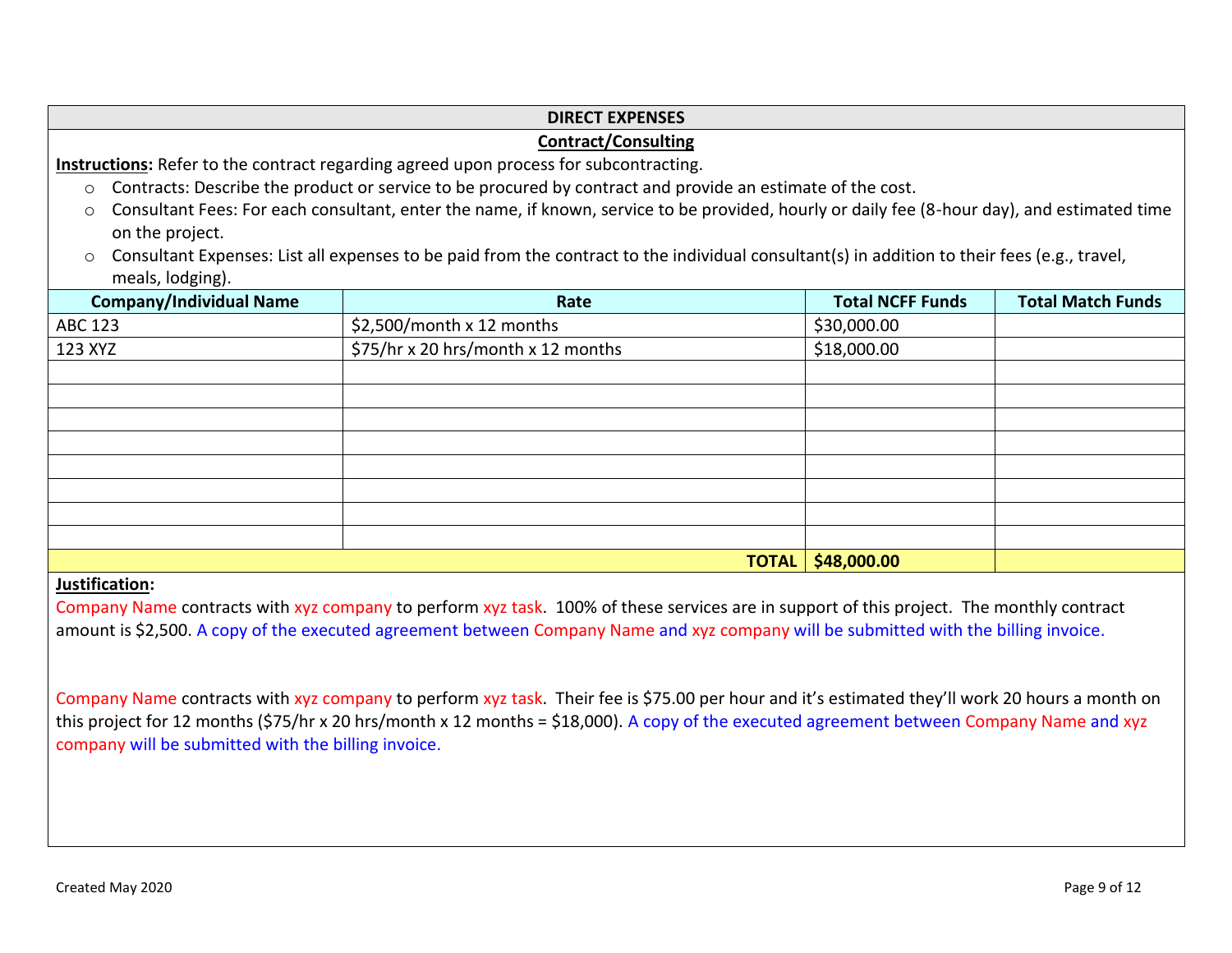| <b>DIRECT EXPENSES</b> |                                                                                                                       |                         |                          |  |  |
|------------------------|-----------------------------------------------------------------------------------------------------------------------|-------------------------|--------------------------|--|--|
|                        | <b>Other Expenses</b>                                                                                                 |                         |                          |  |  |
|                        | Instructions: If applicable, list and describe any expenses that do not fit into the specified categories identified. |                         |                          |  |  |
| Item                   | Rate                                                                                                                  | <b>Total NCFF Funds</b> | <b>Total Match Funds</b> |  |  |
|                        |                                                                                                                       |                         |                          |  |  |
|                        |                                                                                                                       |                         |                          |  |  |
|                        |                                                                                                                       |                         |                          |  |  |
|                        |                                                                                                                       |                         |                          |  |  |
|                        |                                                                                                                       |                         |                          |  |  |
|                        |                                                                                                                       |                         |                          |  |  |
|                        |                                                                                                                       |                         |                          |  |  |
|                        |                                                                                                                       |                         |                          |  |  |
|                        |                                                                                                                       |                         |                          |  |  |
|                        |                                                                                                                       |                         |                          |  |  |
|                        | <b>TOTAL</b>                                                                                                          |                         |                          |  |  |
| Justification:         |                                                                                                                       |                         |                          |  |  |
|                        | Refer to the justification narrative listed in the "Supplies" category as an example on how to complete this section. |                         |                          |  |  |
|                        |                                                                                                                       |                         |                          |  |  |
|                        |                                                                                                                       |                         |                          |  |  |
|                        |                                                                                                                       |                         |                          |  |  |
|                        |                                                                                                                       |                         |                          |  |  |
|                        |                                                                                                                       |                         |                          |  |  |
|                        |                                                                                                                       |                         |                          |  |  |
|                        |                                                                                                                       |                         |                          |  |  |
|                        |                                                                                                                       |                         |                          |  |  |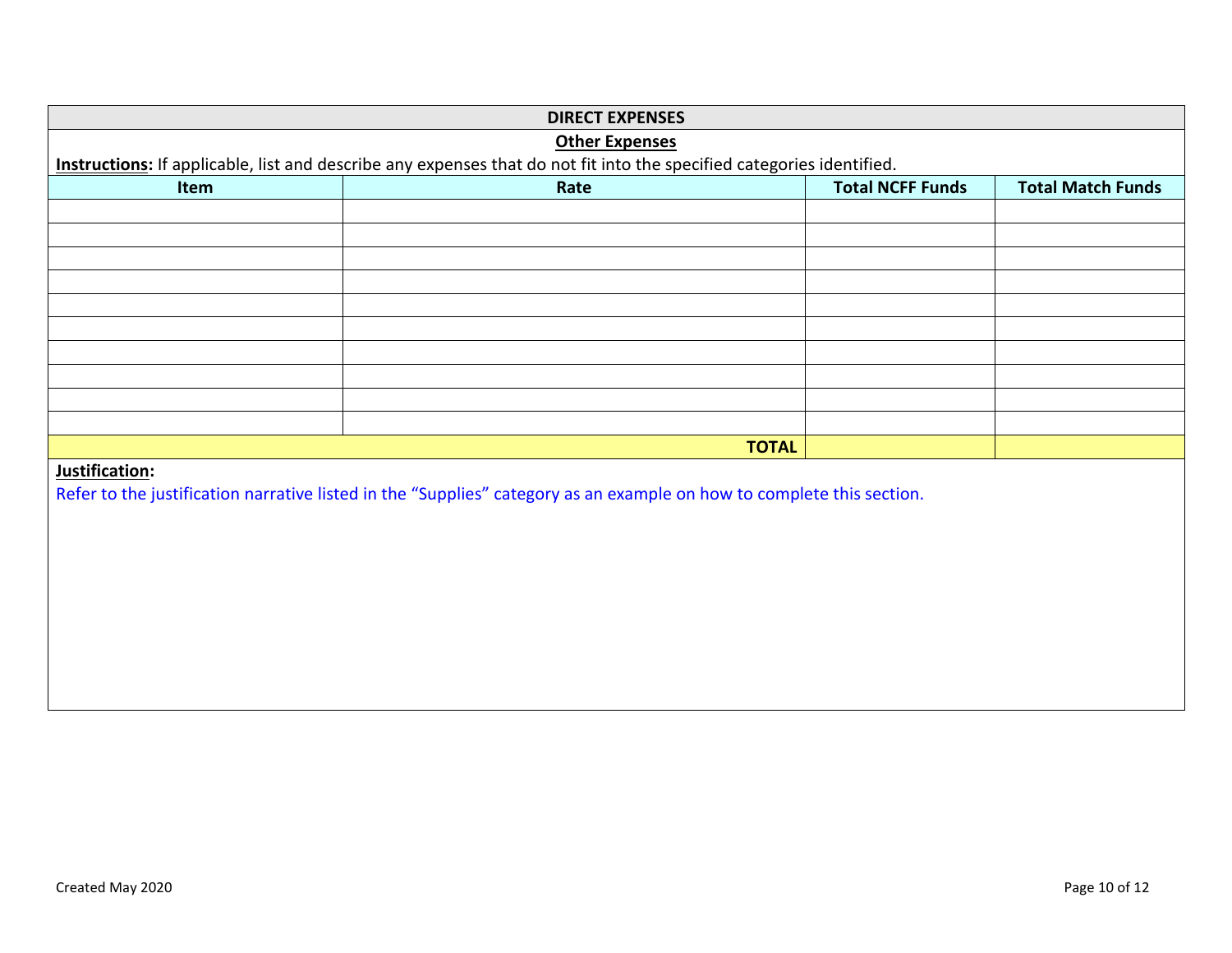## **ADMINISTRATIVE EXPENSES**

#### **Administrative Expenses**

**Instructions:** When applicable, administrative costs as allowable to ensure outcomes are achieved. Describe how the amount was calculated in the justification section below. 10% based on total direct expenses less program grants and contracted services. Any line items that are already listed in other budget categories cannot also be covered by the administrative rate. For example, if the administrative rate for the organization typically covers the cost of copies for meetings, copies should not be listed in "Office Operation Expenses" as its own line item as those expenses are already covered by the administrative rate.

| Item                                     | Rate                | <b>Total NCFF Funds</b> | <b>Total Match Funds</b> |
|------------------------------------------|---------------------|-------------------------|--------------------------|
| <b>Total Direct Costs (TDC)</b>          | 10% of \$360,556.22 | \$36,055.62             |                          |
|                                          |                     |                         |                          |
|                                          |                     |                         |                          |
|                                          |                     |                         |                          |
|                                          |                     |                         |                          |
|                                          |                     |                         |                          |
|                                          |                     |                         |                          |
|                                          |                     |                         |                          |
|                                          |                     |                         |                          |
|                                          |                     |                         |                          |
|                                          | <b>TOTAL</b>        | \$36,055.62             |                          |
| $\mathbf{r}$ . The state of $\mathbf{r}$ |                     |                         |                          |

#### **Justification:**

Indirect costs are calculated at 10% TDC. Facilities costs can include, but are not limited to custodial services, plant operations such as heating and cooling services, and maintenance expenses. Administrative costs can include, but are not limited to, payroll and accounting services, office supplies, departmental administration, and procurement services.